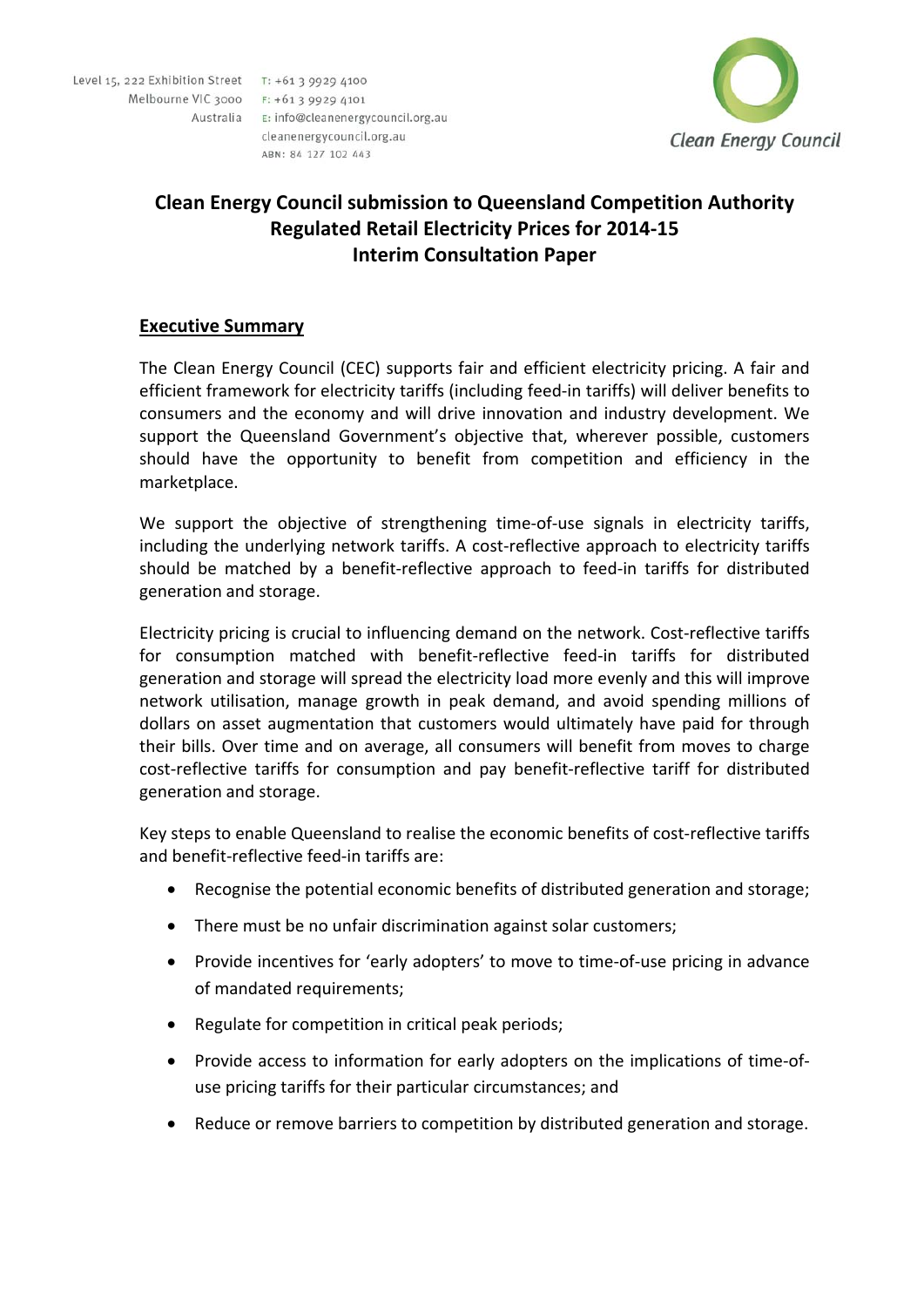Level 15, 222 Exhibition Street T: +61 3 9929 4100 Melbourne VIC 3000 F: +61 3 9929 4101 Australia E: info@cleanenergycouncil.org.au cleanenergycouncil.org.au

ABN: 84 127 102 443



### **1. Recognise the benefits of distributed generation and storage**

Distributed generation, distributed storage, improved energy management capability and improved metering can together make a very significant contribution to reducing electricity costs by:

- Reducing average wholesale electricity prices;
- Reducing wholesale electricity prices at critical peak periods;
- Reducing transmission losses;
- Enabling deferment or avoidance of investment in network augmentation; and
- Contributing to network management and grid stability.

Distributed generation and storage can deliver significant economic benefits through the avoided costs of distribution network capacity augmentation. Embedded generation can be a substitute for capacity augmentation that would otherwise be required to meet an increase in demand in a given locality from additional production by central generators (ACIL Tasman, 2012).

The benefits of distributed generation will vary between distribution networks and localities within them, and over time, depending on whether capacity is constrained in that locality (Energy Networks Association, 2011). VCEC (2012) observed,

No reliable estimates of this value currently exist – at least in the public domain. The size of the network value is difficult to determine because it will be both time and location specific, but in constrained areas of the network it is likely to be large.

A report released by the Victorian Government in 2013 (Langham et al, 2011) indicated that distributed generation,

"**was found to save consumers \$437 million per annum relative to BAU**, more than half of which was due to reduced expenditure on electricity delivery (networks)"

The potential benefits of distributed generation are currently being realised to only a limited extent. Aligning electricity prices and feed-in tariffs with the costs and benefits that customers generate will enable greater economic benefits from distributed generation. This will ultimately reduce costs for all customers and across the entire economy.

Efficient pricing will provide an incentive for investment where it will be most economically beneficial. The Queensland Government has identified as a priority the provision of pricing signals to facilitate demand response at periods of peak demand.

CEC would encourage the Queensland Competition Authority (QCA) to recognise the benefits of distributed generation and storage and support the extension of its costreflective electricity pricing framework to include benefit-reflective feed-in tariffs for distributed generation and storage.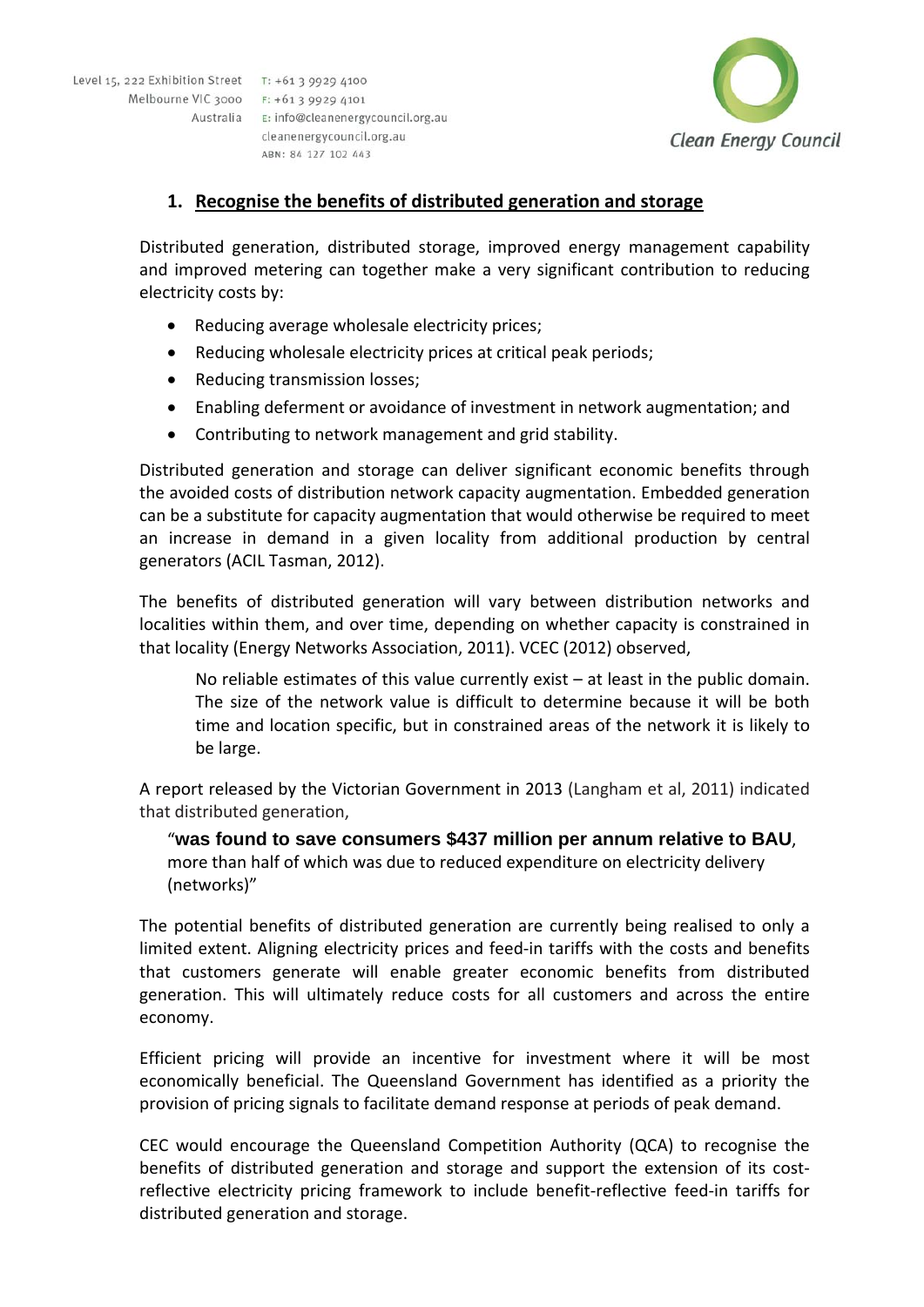Level 15, 222 Exhibition Street T: +61 3 9929 4100 Melbourne VIC 3000 F: +61 3 9929 4101 Australia E: info@cleanenergycouncil.org.au cleanenergycouncil.org.au

ABN: 84 127 102 443



### **2. No unfair discrimination against solar customers**

The Council of Australian Governments (COAG) agreed in 2008 that all new feed‐in tariff schemes would conform to a set of national principles and these principles would also be used in reviewing existing schemes. COAG agreed:

The terms and conditions for small renewable generators should be incorporated into the overall regulation of the minimum terms and conditions for retail contracts so that charges for purchasing electricity and other terms and conditions are no less favourable than those for customers without small renewables.

Any mandated charge or change of tariff that applies only to solar PV customers would be discriminatory and contrary to clause 6.18.4(b)(4) of the National Electricity Rules.

# **3. Incentives for 'early adopters' of time‐of‐use pricing**

CEC would oppose any move to compulsorily move solar customers to a time‐of‐use pricing tariff ahead of similar moves for all residential electricity customers. However, we would support moves to provide incentives for distributed generators (including solar customers) to shift voluntarily to a time-of-use tariff ahead of its broader application. To minimise consumer resistance and maximise the uptake of the time‐of‐ use tariff, QCA and the Queensland Government should:

- Reassure solar customers in Queensland that they will not be singled out for a mandatory tariff changes
- Provide financial incentives for distributed generation and storage through a regulated, benefit‐reflective feed‐in tariff
- Regulate feed-in tariffs to allow competition on a 'level playing field' for supply of power at critical peak periods
- Resource the development of an on-line tool to assist householders in making the decision to move voluntarily to a time‐of‐use tariff

The Council of Australian Governments (COAG) agreed in 2008 that all new feed‐in tariff schemes would conform to a set of national principles and these principles would also be used in reviewing existing schemes. COAG agreed:

> Residential and small business renewable energy generators should have the right to export energy to the electricity grid and market participants *should be required to pay* for that exported power at a price at least equal to the value of that energy in the relevant electricity market and the relevant electricity network it feeds into, *taking into account the time of day* during which energy is exported.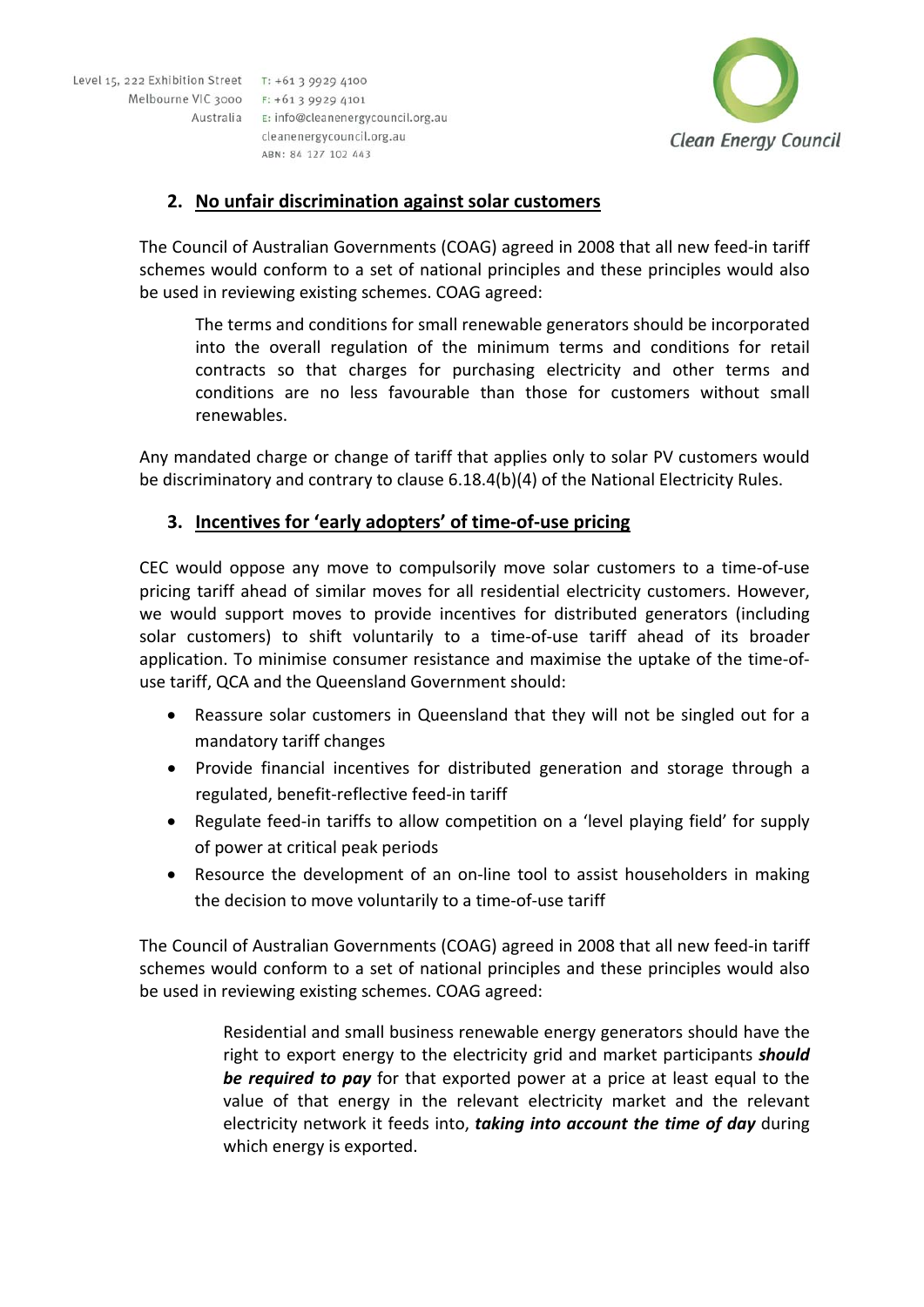Level 15, 222 Exhibition Street T: +61 3 9929 4100 Melbourne VIC 3000 F: +61 3 9929 4101 Australia E: info@cleanenergycouncil.org.au cleanenergycouncil.org.au ABN: 84 127 102 443



We commend to QCA the policy objectives for a minimum feed-in tariff, as originally proposed by the Victorian Competition and Efficiency Commission (VCEC, 2012) and recently reiterated by Victoria's Essential Services Commission (ESC, 2013) that,

"The minimum FiT should ensure that distributed generators receive a fair price that reflects the value of the electricity they export to the grid and provide an efficient price signal to investors in small‐scale distributed generators that will help achieve efficient use of distributed generation in a competitive electricity market."

To maximise the economic benefits of distributed generation and storage, feed‐in tariffs must be:

- Technology-neutral;
- Available to mid-scale systems;
- Time-varying;
- Location-specific; and
- Mandated by regulation

### Feed‐in tariffs should be technology neutral

Feed-in tariffs should be technology neutral to ensure that so that all electricity fed into the grid from small‐scale distributed generation is treated in the same manner, regardless of the technology utilised. At present virtually all small scale distributed generation is from solar photovoltaic (PV) systems. However, new technologies (such as residential storage) are already on the market and are being adopted by a growing number of households and businesses. These technologies should not be excluded from eligibility for a FiT payment. Home energy management systems with storage will not only enable households to shift demand away from peak times; they will also enable households to export additional power at times when the system most needs it. There will only be an incentive to do so if feed-in tariff structures provide the financial incentive.

Queensland's legislation and regulations do not make provision for payment of feed‐in tariffs for electricity fed into the grid from residential storage systems, some of which may be part of a solar PV system and some of which may not.

#### Feed-in tariffs should be available to mid-scale systems

In the days of incentive‐based, 44 cent feed‐in tariffs it was reasonable to place an upper limit on the capacity of eligible systems. However, now that feed-in tariffs are below the retail electricity price (and close to the average wholesale price) there is no economic rationale for capping eligibility at several kW. In Victoria, for example, the 8 cent per kWh feed-in tariff is available to systems with a capacity up to 100 kW.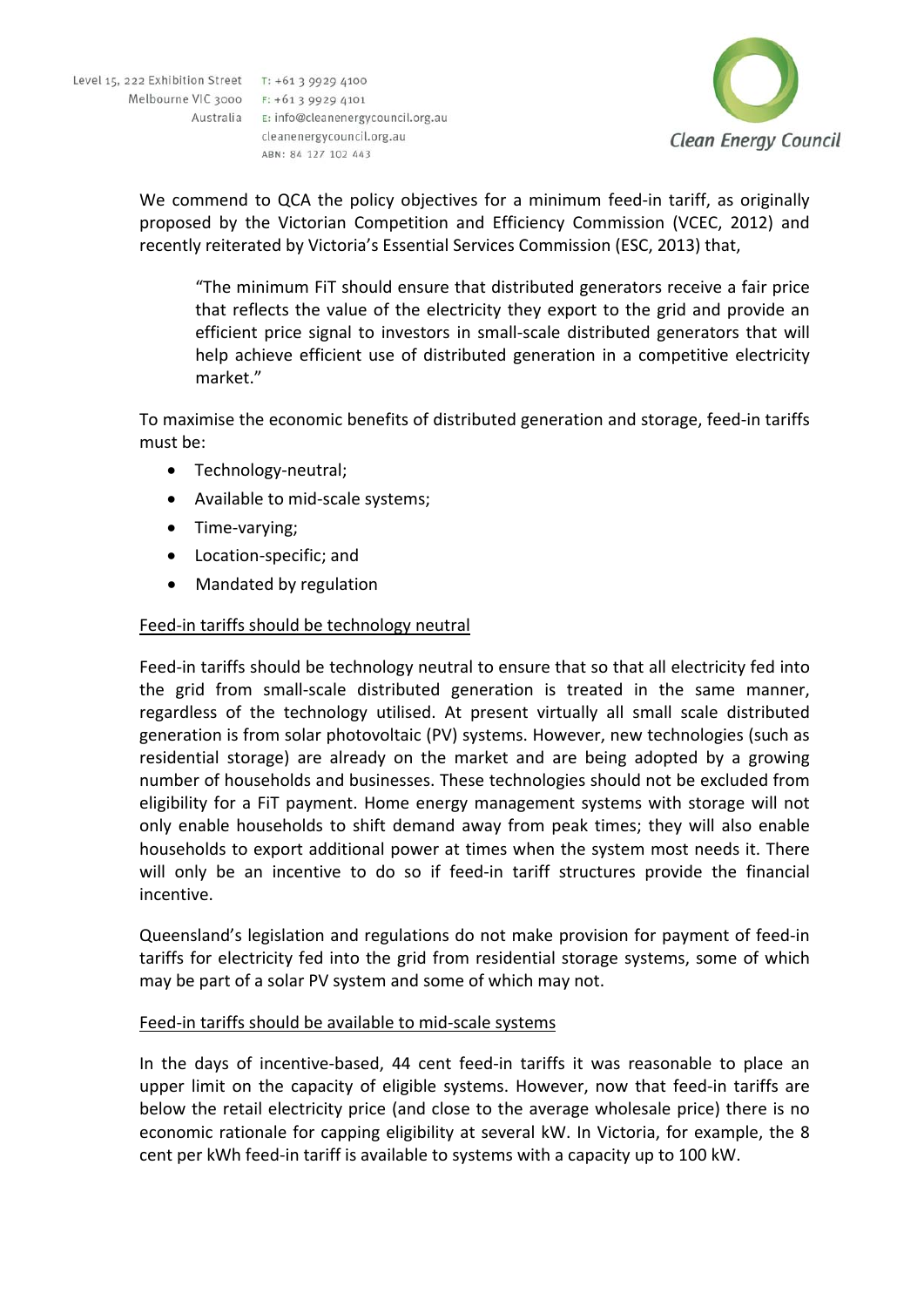



#### Feed‐in tariffs should be time‐varying

Feed-in tariffs should be time-varying, incorporating a peak, off-peak and critical peak payment, to reflect market wholesale prices at the time of electricity production. All things being equal, a time‐varying FiT would better encourage small embedded generators to increase their export at peak times when compared with a fixed rate FiT.

Several policy development forums and bodies, such as the Council of Australian Governments (COAG) and the Productivity Commission, have recommended greater attention be paid to FiTs that are higher during periods when electricity value is highest. The purpose of price structures of this kind would be to improve incentives to maximise distributed generation exports when its system‐wide value is highest.

The Productivity Commission (2013) noted that, "existing time‐invariant tariffs do not encourage householders to orient units to the west to maximise generation in periods of peak demand late in the summer afternoon". To facilitate the achievement of these objectives the Productivity Commission recommended that, "State and territory governments should change the feed‐in tariffs for any uncontracted small‐scale distributed generators exporting power into the grid, so that their tariffs reflect the market wholesale prices at the time of energy production, and the (net) value to network businesses from reducing loads on their equipment at critical peak periods".

In its recent review of demand‐side participation in the National Electricity Market (NEM) the Australian Energy Markets Commission (AEMC, 2012) recommended that, "consideration be given to the ability of time varying tariffs to encourage owners of distributed generation assets to maximise export of power during peak demand periods".

The VCEC (2012) expressed a similar view, noting that "adopting time‐of‐use pricing is desirable, because it provides a stronger economic signal to distributed generators of the value of production when overall electricity demand is high".

#### Feed‐in tariffs should be location‐specific

Distributed generation can reduce the costs of distribution network capacity augmentation and in constrained areas of the network the financial savings are likely to be large. Victoria's Essential Services Commission (ESC) has recently (ESC, 2013) recommended a location‐specific component of a feed‐in tariff that recognises the network value of embedded generation and provides an incentive to encourage take‐up in those parts of the system subject to the greatest constraint.

CEC would support a location‐specific component for feed‐in tariffs. However, we are not aware of publicly available data sets that would enable the distribution network value of embedded generation to be calculated in a manner that is robust and transparent. There would be significant benefits from improved transparency in relation to information such as network congestion. It would, for example, enable regulators to set tariffs and fees so that there are incentives for efficient investment in distributed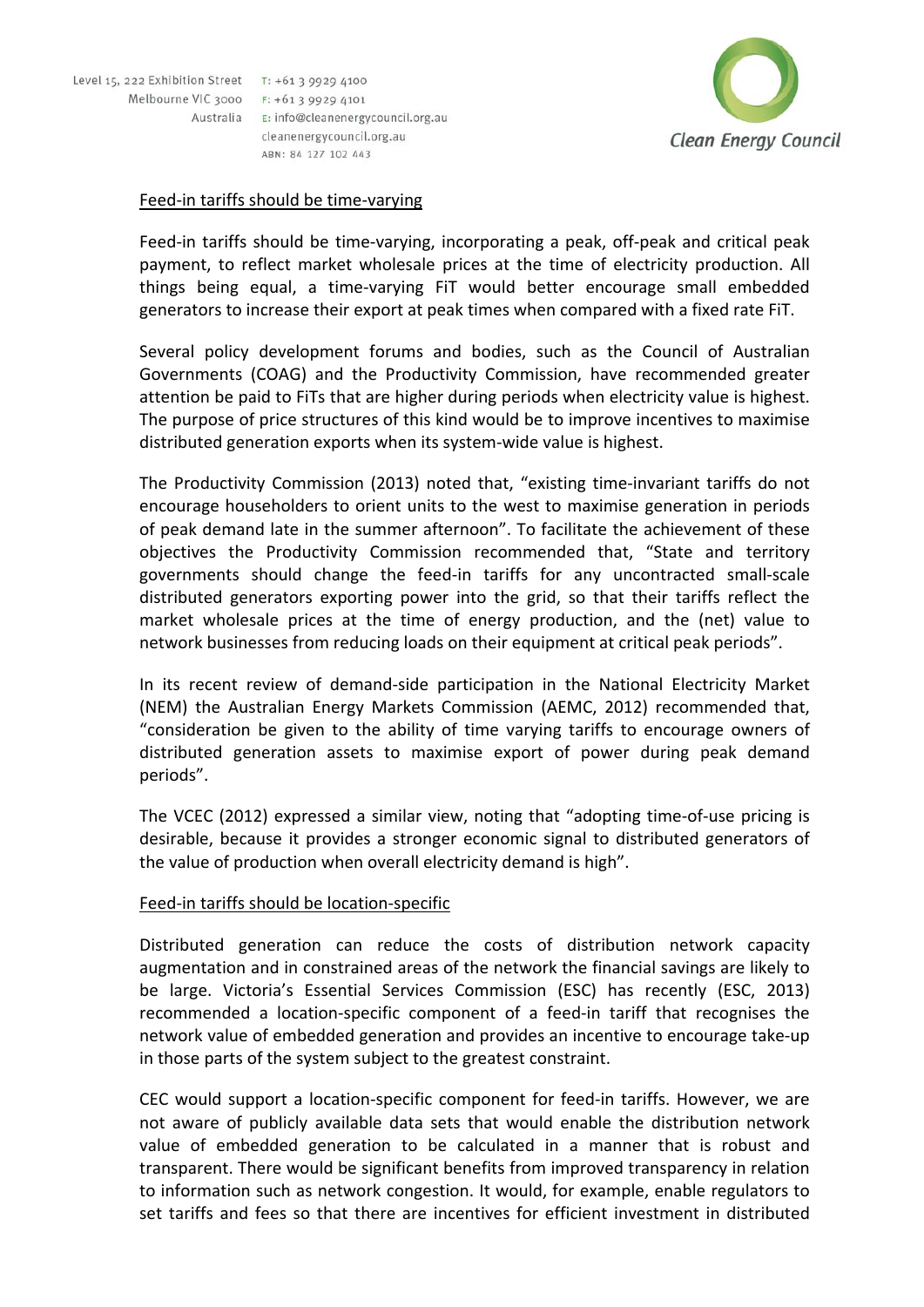ABN: 84 127 102 443



generation in those parts of the system subject to the greatest constraint. It would enable the distributed generation industry to focus its efforts on areas where system‐ wide benefits would be greatest.

Feed-in tariffs should be location-specific to encourage take-up in those parts of the system subject to the greatest constraint. CEC would encourage QCA to consider the extent to which publicly available information on distribution network constraints enables efficient investment and regulation and how this might be improved.

### **4. Regulate for competition in critical peak periods**

The purpose of the regulation of FiTs is to ensure that all customers that are small embedded renewable generators have access to an efficient and fair price for exported electricity (DTF, 2012). That is, prices that reflect the economic value of those electricity exports, without cross subsidies between those electricity customers that generate electricity and those that do not (VCEC, 2012).

Distributed generators should be able to compete on fair terms for supply of electricity during critical peak periods when the system is under strain and the power is most needed. To maximise the benefits of distributed generation this would require a high FiT payment (commensurate with the prevailing wholesale electricity price) to be available during critical peak periods. By opening up competition to power supply during critical peak periods, the financial savings in poles and wires investment will be maximised.

Feed-in tariffs need to be regulated to ensure that investment in distributed generation is directed efficiently to maximise system-wide benefits and to ensure that customers have access to an efficient and fair price for exported electricity. Feed-in tariffs will not be efficient (eg. incorporating time-varying and location-specific payments) if setting feed-in tariffs is left to electricity retailers.

Australia's electricity industry is highly vertically integrated. All major electricity retailers own generation assets. Vertically integrated generator / retailers (also known as 'gentailers') gain a significant financial benefit at times of critical peak pricing. It has been estimated that between 20 and 50 per cent of electricity generators' annual revenue is typically earned during critical peak periods. It would not be in the financial interest of a gentailer to enable distributed generators to compete to supply electricity at critical peak periods. There is a crucial role for regulators in opening up the critical peak electricity supply market to competition by distributed generators.

New South Wales (NSW) is the only Australian state to have deregulated feed in tariff payments to customers. The NSW experiment has failed. Consumers have suffered. Solar consumers have suffered from a lack of consumer protection. Most NSW electricity retailers offer no feed‐in tariff whatsoever. Other consumers have suffered because investment could have been directed more efficiently, in a way likely to reduce electricity prices. No electricity retailer in NSW offers a peak and off-peak feed-in tariff or any other form of time‐varying feed‐in tariff.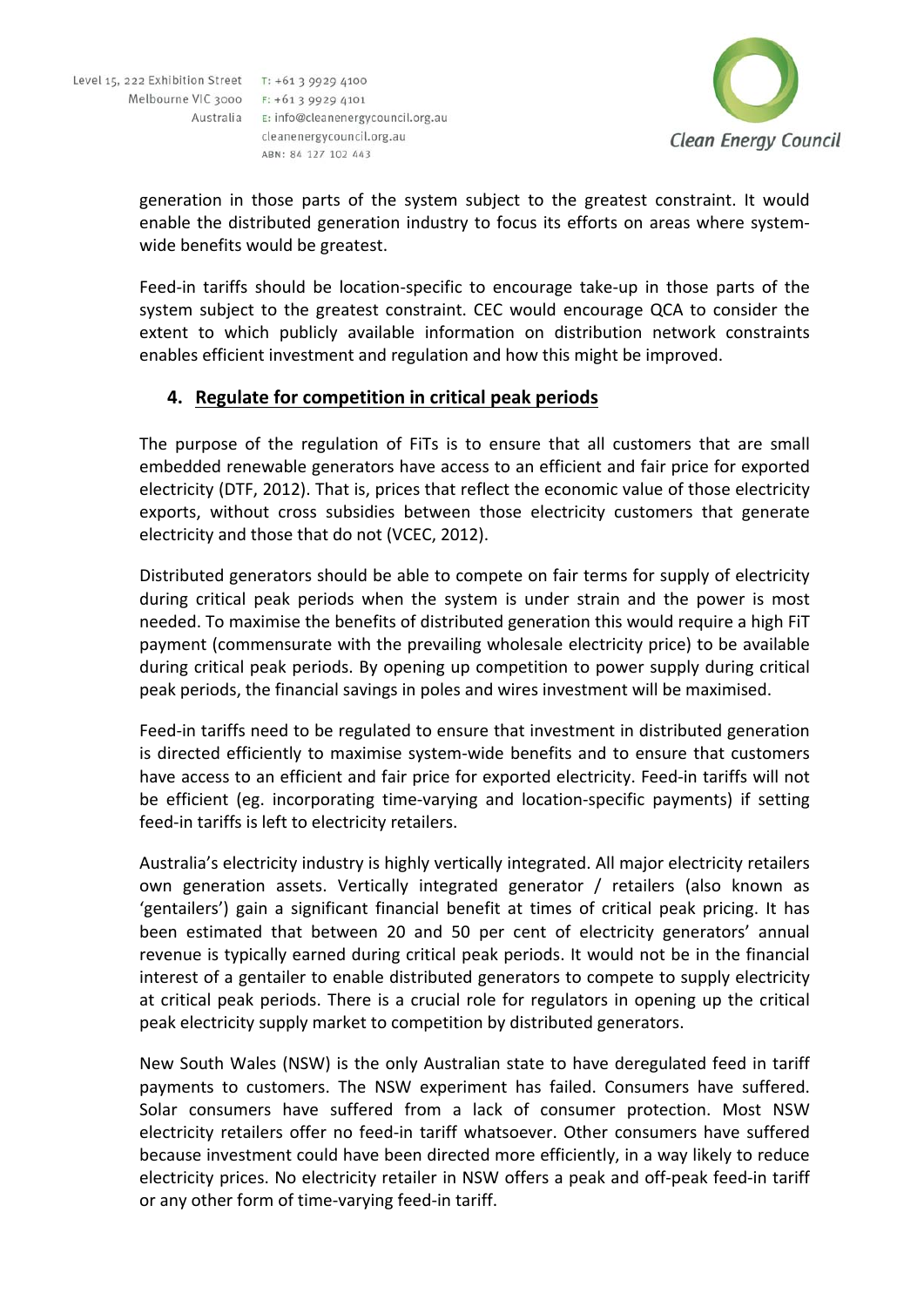



# **5. Provide access to information for early adopters**

Some customers would be financially better off by switching to time‐of‐use pricing. A great many more customers would be better off by switching to time‐of‐use pricing and changing their energy consumption patterns. However, customers do not have access to this information and so are very unlikely to voluntarily change electricity tariffs.

There are commercially available software packages that enable electricity customers to determine whether and how much better off they would be by changing their electricity tariff. Information such as this should be easily and freely available to consumers. Provision of this information clearly constitutes a public good and would therefore be very suited to funding by government, at least in its initial stages. CEC would encourage the QCA to support the development of a freely and easily available software tool for consumers and distributed generators, allowing them to assess the financial impact of switching to a time-of-use tariff and the changes needed to their energy generation and consumption patterns to minimise electricity bills.

# **6. Remove barriers to competition by distributed generation and storage**

There are a number of regulatory and government barriers to competition by distributed generation and storage on Queensland networks. It is imperative that these barriers are removed.

The key barrier is the absence of a feed‐in tariff at critical peak periods, which would enable distributed generators and storage to compete with gentailers on fair terms.

The Interim Consultation paper notes that street lighting is cross-subsidised because regulated street lighting charges only recover the cost of supplying electricity and not the costs of constructing and maintaining the assets. CEC supports the moves by the Queensland Government to move to a more cost-reflective and competitive basis for provision of street lighting services. If customers are required to make a capital contribution, they should have the option of avoiding the payment by converting to solar instead. The option of stand-alone, solar with storage street lighting should always be considered in any future extension of the street lighting network.

Volume charges have the benefit of providing a price signal to encourage energy efficiency. Time‐varying volume changes have the benefit of encouraging a demand side response when it is most needed. Fixed charges discourage innovation and reduce competition in the long run. Demand or capacity charges are preferable to fixed charges. A demand or capacity charge may go some way to addressing cross subsidies between customers with and without air conditioning.

Fixed charges are regressive. There is no action a customer can take that would reduce their fixed charge. Customers can, however, take steps to reduce their demand or capacity charges in ways that are economically beneficial and reduce electricity costs for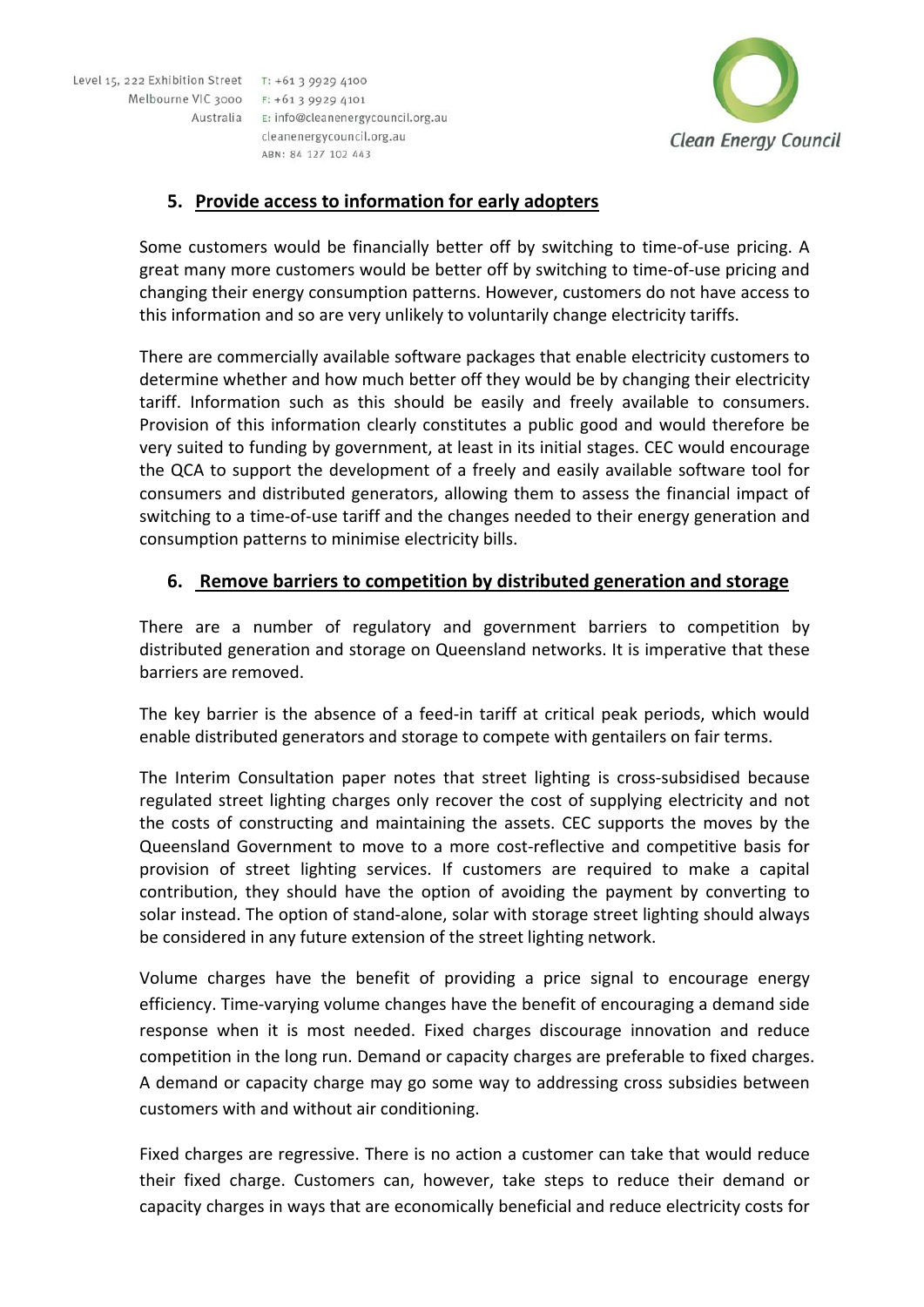

all. If they are introduced, demand‐denominated charges should replace the fixed charge. This would likely assist with public acceptance of the proposal.

Customers will soon have the option of using home storage to remove themselves from the grid altogether. However, there is more economic benefit to be gained from retaining distributed generation on the grid. To ensure that the potential economic benefits of distributed generation and storage are realised feed-in tariffs must be fair and efficient, encouraging demand‐side management and distributed generation at the times and in the places where it is of most benefit.

# **Recommendations for the QCA**

- 1. Recognise the benefits of distributed generation and storage and that aligning incentives with costs and benefits will encourage efficient investment.
- 2. Reassure solar customers in Queensland that they will not be singled out for a mandatory tariff changes. Don't force solar customers to change to a time‐of‐use tariff ‐ encourage them and persuade them to do so.
- 3. Regulate to ensure that gentailers are unable to use their market power to restrict competition from distributed generation and storage.
- 4. Provide incentives for solar customers to shift to a time-of-use tariff structure by guaranteeing that the deal runs both ways and they will be paid a benefit‐ reflective feed-in tariff, especially at critical peak periods when wholesale electricity prices can increase to more than a hundred times their normal value.
- 5. Develop on-line consumer education tools to assist consumers with making the decision to shift to a time‐of‐use tariff.
- 6. Do not increase the fixed charge component of electricity tariffs. The fixed charge component of electricity tariffs should be replaced with capacity or demand charges.
- 7. Open the street lighting market to fair competition from stand‐alone systems with solar and storage.